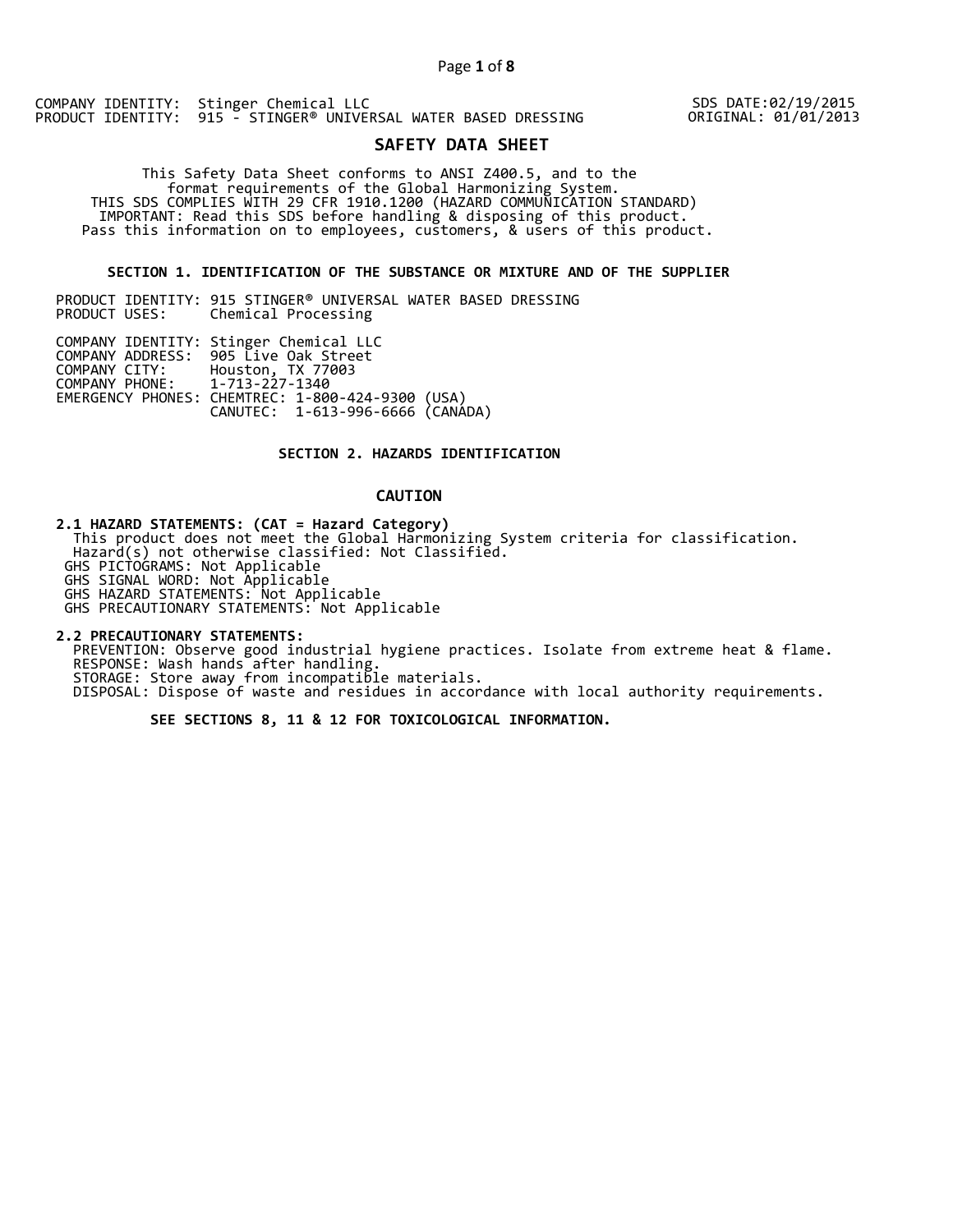|  | COMPANY IDENTITY: Stinger Chemical LLC                          |  |  |
|--|-----------------------------------------------------------------|--|--|
|  | PRODUCT IDENTITY: 915 - STINGER® UNIVERSAL WATER BASED DRESSING |  |  |

### **SECTION 3. COMPOSITION/INFORMATION ON INGREDIENTS**

| <b>MATERIAL</b>                | CAS#             | <b>EINECS#</b>  | WT %      |
|--------------------------------|------------------|-----------------|-----------|
| Water                          | $7732 - 18 - 5$  | $231 - 791 - 2$ | $65 - 75$ |
| Polydimethyl Siloxane          | 63148-62-9       |                 | $9 - 12$  |
| Glycerol                       | $56 - 81 - 5$    |                 | $3 - 7$   |
| Aminoalkoxydimethyl Siloxane   | 69430-37-1       |                 | $2 - 7$   |
| Sodium Chloride                | 7647-14-5        |                 | $2 - 6$   |
| Cocoamide Diethanolamide       | 68603-42-9       |                 | $0 - 2$   |
| Methyl Chloro Isothiazolinone  | $26172 - 55 - 4$ |                 | ด- 1      |
| $Poly(oxy-1, 2-ethandiyl), a-$ |                  |                 |           |
| undecyl-w-hydroxy-1-undecanol  | 34398-01-1       |                 | ด- ด.1    |

The specific chemical component identities and/or the exact component percentages of this material may be withheld as trade secrets. This information is made available to health professionals, employees, and designated representatives in accordance with the applicable provisions of 29 CFR 1910.1200̄ (I)(1).  $\overline{\phantom{a}}$ 

TRACE COMPONENTS: Trace ingredients (if any) are present in < 1% concentration, (< 0.1% for potential carcinogens, reproductive toxins, respiratory tract mutagens, and sensitizers). None of the trace ingredients contribute significant additional hazards at the concentrations that may be present in this product. All pertinent hazard information has been provided in this document, per the requirements of the Federal Occupational Safety and Health Administration Standard (29 CFR 1910.1200), U.S. State equivalents, and Canadian Hazardous Materials Identification System Standard (CPR 4).

#### **SECTION 4. FIRST AID MEASURES**

4.1 MOST IMPORTANT SYMPTOMS/EFFECTS, ACUTE & CHRONIC: See Section 11 for Symptoms/Effects (acute & chronic).

4.2 EYE CONTACT:

For eyes, flush with plenty of water for 15 minutes & get medical attention.

4.3 SKIN CONTACT: In case of contact with skin immediately remove contaminated clothing. Wash thoroughly with soap & water. Wash contaminated clothing before reuse.

4.4 INHALATION:

 After high vapor exposure, remove to fresh air. If breathing is difficult, give oxygen. If breathing has stopped, trained personnel should immediately begin artificial respiration. If the heart has stopped, trained personnel should immediately begin cardiopulmonary resuscitation (CPR).

4.5 SWALLOWING: Rinse mouth. GET MEDICAL ATTENTION IMMEDIATELY. Do NOT give liquids to an unconscious or convulsing person.

## **SECTION 5. FIRE FIGHTING MEASURES**

5.1 FIRE & EXPLOSION PREVENTIVE MEASURES: NO open flames.

- 5.2 SUITABLE (& UNSUITABLE) EXTINGUISHING MEDIA: Use dry powder, alcohol-resistant foam, water spray, carbon dioxide.
- 5.3 SPECIAL PROTECTIVE EQUIPMENT & PRECAUTIONS FOR FIRE FIGHTERS: Water spray may be ineffective on fire but can protect fire-fighters & cool closed containers. Use fog nozzles if water is used. Do not enter confined fire-space without full bunker gear. (Helmet with face shield, bunker coats, gloves & rubber boots).

5.4 SPECIFIC HAZARDS OF CHEMICAL & HAZARDOUS COMBUSTION PRODUCTS: SLIGHTLY COMBUSTIBLE! Isolate from oxidizers, heat, & open flame. Closed containers may explode if exposed to extreme heat. Applying to hot surfaces requires special precautions. Continue all label precautions!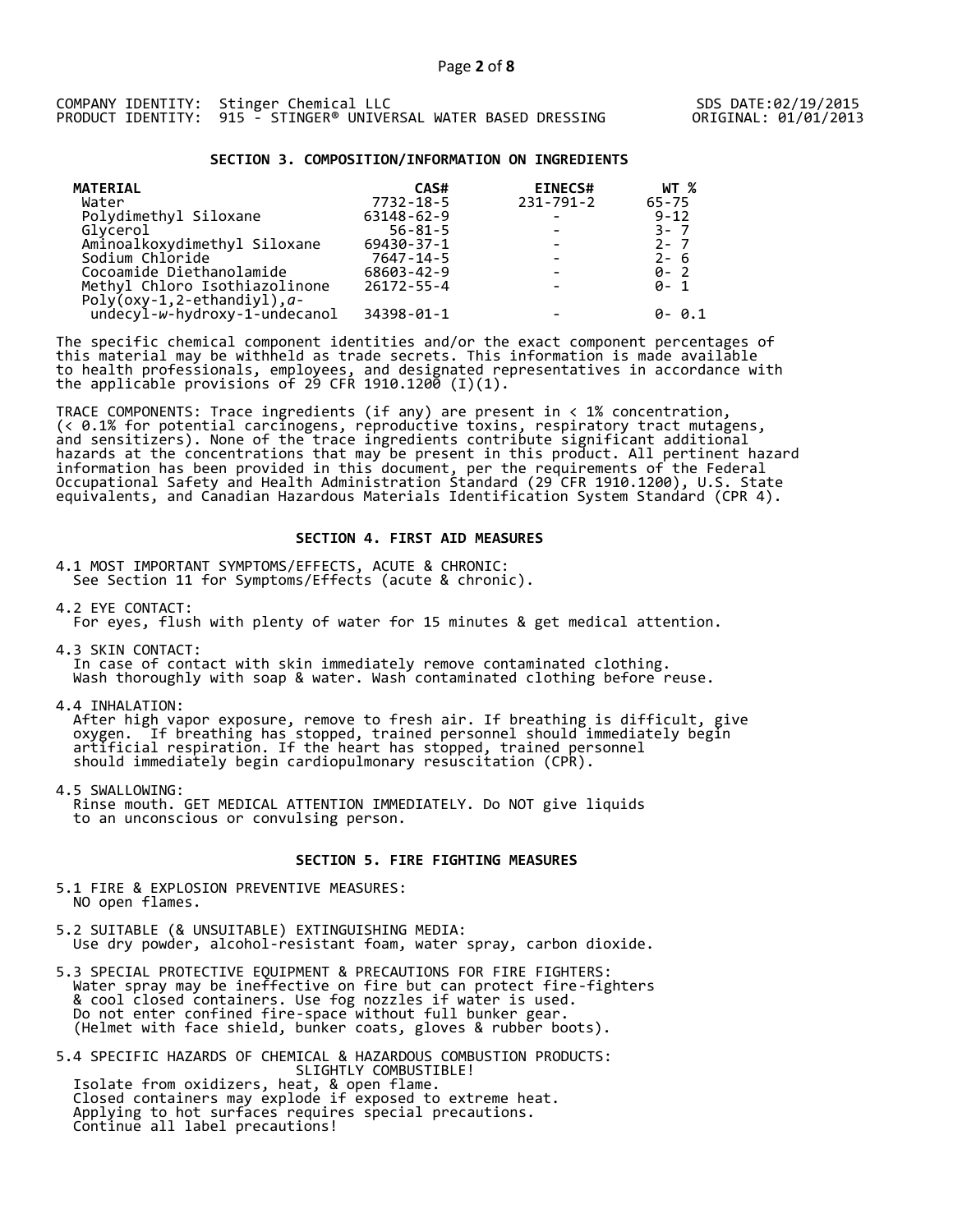COMPANY IDENTITY: Stinger Chemical LLC PRODUCT IDENTITY: 915-STINGER® UNIVERSAL WATER BASED DRESSING SDS DATE:02/19/2015

SDS DATE:02/19/2015<br>ORIGINAL: 01/01/2013

## **SECTION 6. ACCIDENTAL RELEASE MEASURES**

6.1 PERSONAL PRECAUTIONS, PROTECTIVE EQUIPMENT & EMERGENCY PROCEDURES: Keep unprotected personnel away. Wear appropriate personal protective equipment given in Section 8.

6.2 ENVIRONMENTAL PRECAUTIONS: Keep from entering storm sewers and ditches which lead to waterways.

6.3 METHODS & MATERIAL FOR CONTAINMENT & CLEAN-UP: Stop spill at source. Dike and contain. Collect leaking liquid in sealable containers. Absorb remaining liquid in sand or inert absorbent. Remove to safe place.

# **SECTION 7. HANDLING AND STORAGE**

7.1 PRECAUTIONS FOR SAFE HANDLING: Isolate from oxidizers, heat, & open flame. Use only with adequate ventilation. Avoid prolonged or repeated contact with skin. Consult Safety Equipment Supplier. Wear goggles, face shield, gloves, apron & footwear impervious to material. Wash clothing before reuse. Avoid free fall of liquid. Ground containers when transferring. Do not flame cut, braze, or weld. Continue all label precautions!

7.2 CONDITIONS FOR SAFE STORAGE, INCLUDING ANY INCOMPATIBILITIES: Keep separated from strong oxidants. Do not store above 49 C/120 F. Keep container tightly closed & upright when not in use to prevent leakage.

# **SECTION 7. HANDLING AND STORAGE (CONTINUED)**

7.3 NONBULK: CONTAINERS:

 Store containers in a cool, dry location, away from direct sunlight, sources of intense heat, or where freezing is possible. Material should be stored in secondary containers or in a diked area, as appropriate. Store containers away from incompatible chemicals (see Section 10, Stability and Reactivity). Post warning and "NO SMOKING" signs in storage and use areas, as appropriate. Empty containers should be handled with care. Never store food, feed, or drinking water in containers which held this product.

7.4 BULK CONTAINERS:

 All tanks and pipelines which contain this material must be labeled. Perform routine maintenance on tanks or pipelines which contain this product. Report all leaks immediately to the proper personnel.

7.5 TANK CAR SHIPMENTS:

 Tank cars carrying this product should be loaded and unloaded in strict accordance with tank-car manufacturer's recommendation and all established on-site safety procedures. Appropriate personal protective equipment must be used (see Section 8, Engineering Controls and Personal Protective Equipment.). All loading and unloading equipment must be inspected, prior to each use. Loading and unloading operations must be attended, at all times. Tank cars must be level, brakes must be set or wheels must be locked or blocked prior to loading or unloading. Tank car (for loading) or storage tanks (for unloading) must be verified to be correct for receiving this product and be properly prepared, prior to starting the transfer operations. Hoses must be verified to be in the correct positions, before starting transfer operations. A sample (if required) must be taken and verified (if required) prior to starting transfer operations. All lines must be blown-down and purged before disconnecting them from the tank car or vessel.

7.6 PROTECTIVE PRACTICES DURING MAINTENANCE OF CONTAMINATED EQUIPMENT:

 Follow practices indicated in Section 6 (Accidental Release Measures). Make certain application equipment is locked and tagged-out safely. Always use this product in areas where adequate ventilation is provided. Collect all rinsates and dispose of according to applicable Federal, State, Provincial, or local procedures.

7.7 EMPTY CONTAINER WARNING:

 Empty containers may contain residue and can be dangerous. Do not attempt to refill or clean containers without proper instructions. Empty drums should be completely drained and safely stored until appropriately reconditioned or disposed. Empty containers should be taken for recycling, recovery, or disposal through suitably qualified or licensed contractor and in accordance with governmental regulations. **DO NOT PRESSURIZE, CUT, WELD, BRAZE, SOLDER, DRILL, GRIND, OR EXPOSE SUCH CONTAINERS TO HEAT, FLAME, SPARKS, STATIC ELECTRICITY, OR OTHER SOURCES OF IGNITION. THEY MAY BURST AND CAUSE INJURY OR DEATH.**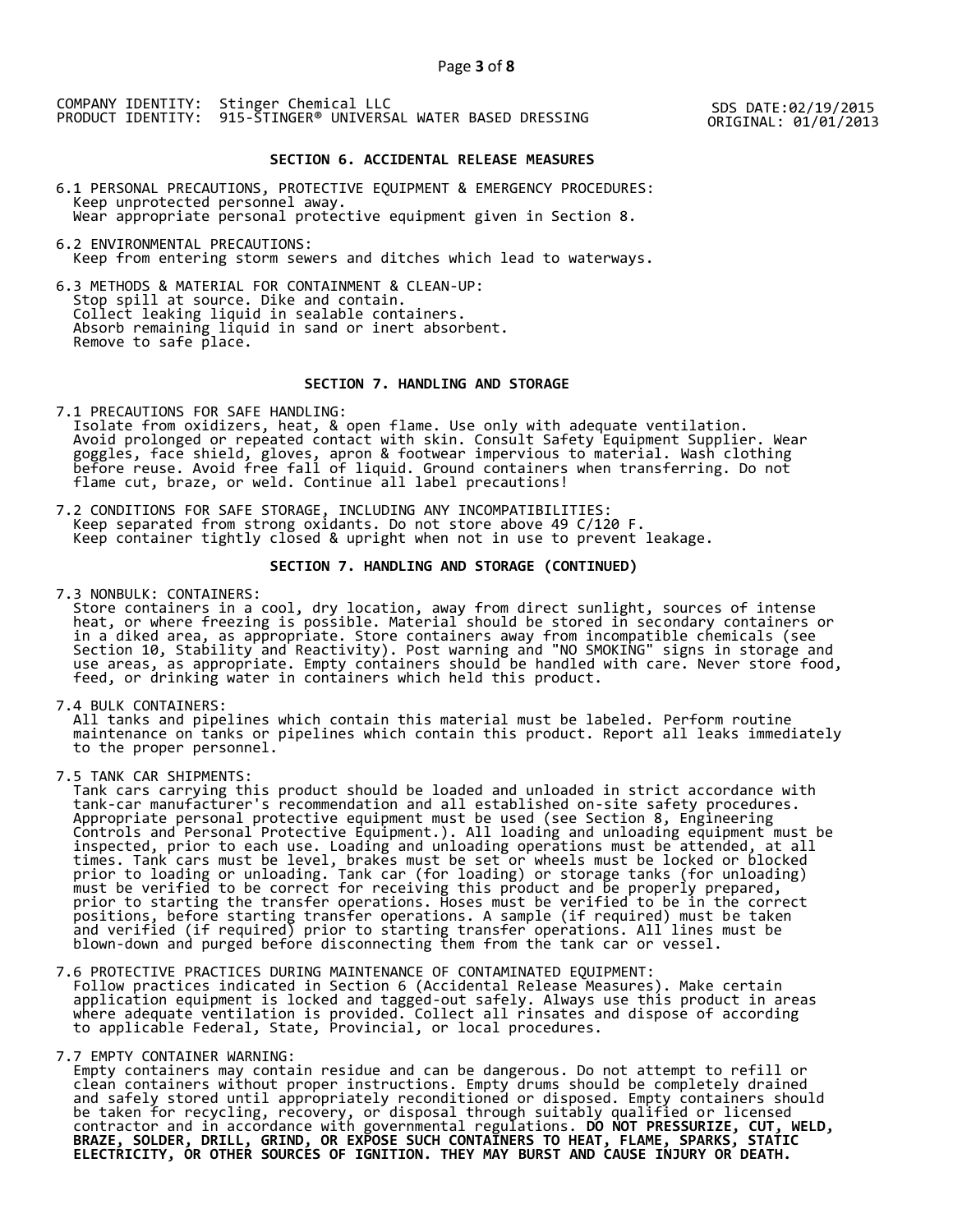COMPANY IDENTITY: Stinger Chemical LLC PRODUCT IDENTITY: 915 - STINGER® UNIVERSAL WATER BASED DRESSING SDS DATE:02/19/2015

ORIGINAL: 01/01/2013

## **SECTION 8. EXPOSURE CONTROLS/PERSONAL PROTECTION**

| <b>8.1 EXPOSURE LIMITS:</b>                                        |                  |                          |            |             |
|--------------------------------------------------------------------|------------------|--------------------------|------------|-------------|
| <b>MATERIAL</b>                                                    | CAS#             | <b>EINECS#</b>           | TWA (OSHA) | TLV (ACGIH) |
| Water                                                              | 7732-18-5        | 231-791-2                | None Known | None Known  |
| Polydimethyl Siloxane                                              | 63148-62-9       | $\sim$                   | None Known | None Known  |
| Glvcerol                                                           | $56 - 81 - 5$    | $\sim$                   | None Known | None Known  |
| Aminoalkoxydimethyl Siloxane                                       | 69430-37-1       | $\sim$                   | None Known | None Known  |
| Sodium Chloride                                                    | 7647-14-5        | $\blacksquare$           | None Known | None Known  |
| Cocoamide Diethanolamide                                           | 68603-42-9       | $\overline{\phantom{a}}$ | None Known | None Known  |
| Methyl Chloro Isothiazolinone<br>Poly( $oxy-1,2$ -ethandiyl), $a-$ | $26172 - 55 - 4$ | $\overline{\phantom{a}}$ | None Known | None Known  |
| undecyl-w-hydroxy-1-undecanol                                      | 34398-01-1       | $\overline{\phantom{a}}$ | None Known | None Known  |

This product contains no EPA Hazardous Air Pollutants (HAP) in amounts  $> 0.1\%$ .

# **8.2 APPROPRIATE ENGINEERING CONTROLS:**

### RESPIRATORY EXPOSURE CONTROLS

 Airborne concentrations should be kept to lowest levels possible. If vapor, dust or mist is generated and the occupational exposure limit of the product, or any component of the product, is exceeded, use appropriate NIOSH or MSHA approved air purifying or air-supplied respirator authorized in 29 CFR 1910.134, European Standard EN 149, or applicable State regulations, after determining the airborne concentration of the contaminant. Air supplied respirators should always be worn when airborne concentration of the contaminant or oxygen content is unknown. Maintain airborne contaminant concentrations below exposure limits. If adequate ventilation is not available or there is potential for airborne exposure above the exposure limits, a respirator may be worn up to the respirator exposure limitations, check with respirator equipment manufacturer's recommendations/limitations. For particulates, a particulate respirator (NIOSH Type N95 or better filters) may be worn. If oil particles (such as: lubricants, cutting fluids, glycerine, and so on) are present, use a NIOSH Type R or P filter. For a higher level of protection, use positive pressure supplied air respiration protection or Self-Contained Breathing Apparatus or if oxygen levels are below 19.5% or are unknown.

 EMERGENCY OR PLANNED ENTRY INTO UNKNOWN CONCENTRATIONS OR IDLH CONDITIONS Positive pressure, full-face piece Self-Contained Breathing Apparatus; or positive pressure, full-face piece Self-Contained Breathing Apparatus with an auxilliary positive pressure Self-Contained Breathing Apparatus.

#### VENTILATION

| LOCAL EXHAUST: | Necessarv                                                            | MECHANICAL (GENERAL): Necessary |      |  |
|----------------|----------------------------------------------------------------------|---------------------------------|------|--|
| SPECIAL:       | None                                                                 | OTHER:                          | None |  |
|                | Please refer to ACGIH document, "Industrial Ventilation, A Manual of |                                 |      |  |
|                | Recommended Practices", most recent edition, for details.            |                                 |      |  |

## **8.3 INDIVIDUAL PROTECTION MEASURES, SUCH AS PERSONAL PROTECTIVE EQUIPMENT:**

#### EYE PROTECTION:

 Safety eyewear complying with an approved standard should be used when a risk assessment indicates this is necessary to avoid exposure to liquid splashes, mists or dusts. If contact is possible, chemical splash goggles should be worn, when a higher degree of protection is necessary, use splash goggles or safety glasses. Face-shields are recommended when the operation can generate splashes, sprays or mists.

## HAND PROTECTION:

 Use gloves chemically resistant to this material. Glove must be inspected prior to use. Preferred examples: Butyl rubber, Chlorinated Polyethylene, Polyethylene, Ethyl vinyl alcohol laminate ("EVAL"), Polyvinyl alcohol ("PVA"). Examples of acceptable glove barrier materials include: Natural rubber ("latex"), Neoprene, Nitrile/butadiene rubber ("nitrile") or ("NBR"), Polyvinyl chloride ("PVC") or "vinyl"), Viton. Chemical-resistant, impervious gloves complying with an approved standard should be worn at all times when handling chemical products if a risk assessment indicates this is necessary. Considering the parameters specified by the glove manufacturer, check during use that the gloves are still retaining their protective properties. It should be noted that the time to breakthrough for any glove material may be different for different glove manufacturers. In the case of mixtures, consisting of several substances, the protection time of the gloves cannot be accurately estimated. Use proper glove removal technique (without touching glove's outer surface) to avoid skin contact with this product. Dispose of contaminated gloves after use in accordance with applicable laws and good practices. Wash and dry hands.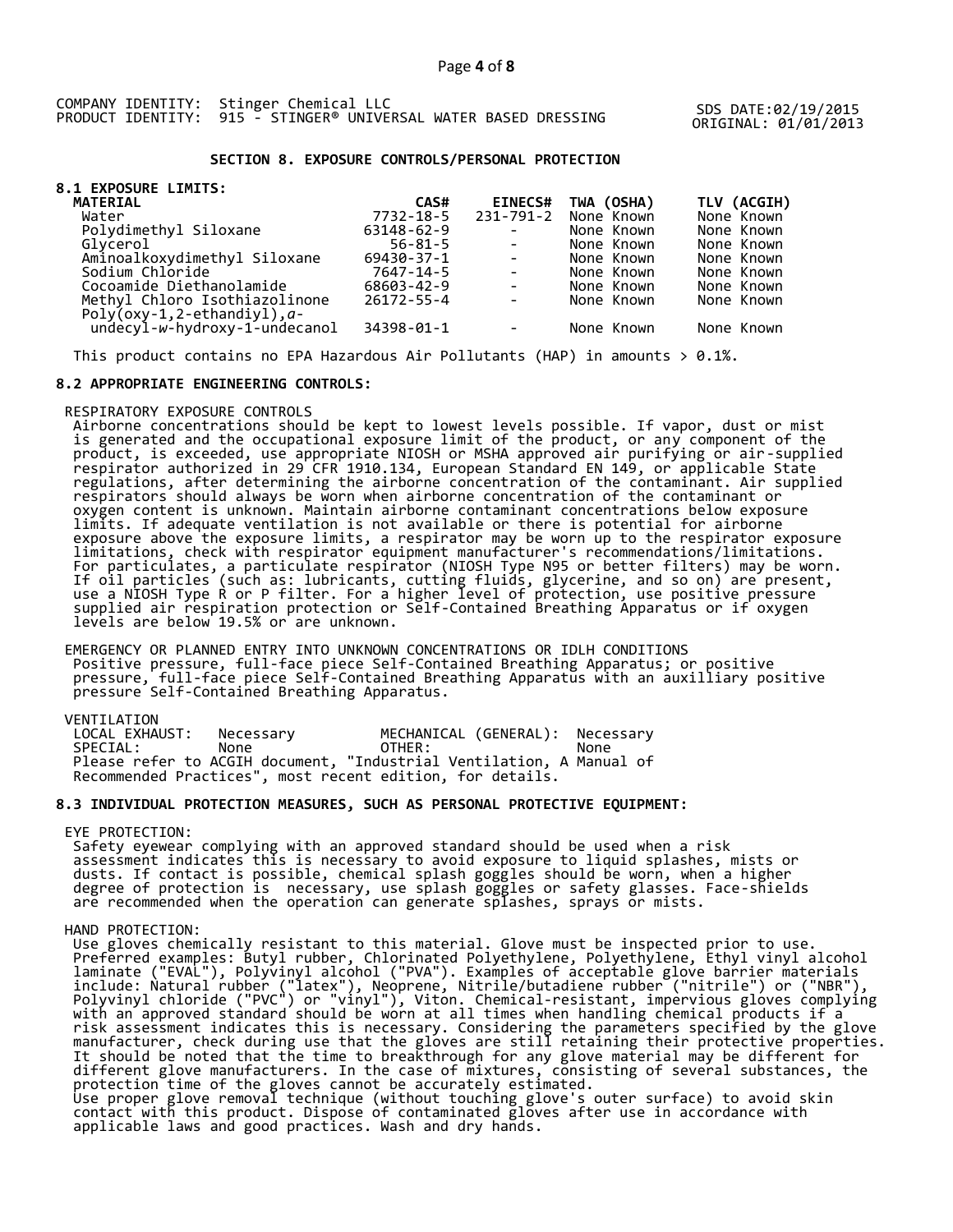COMPANY IDENTITY: Stinger Chemical LLC PRODUCT IDENTITY: 915 - STINGER® UNIVERSAL WATER BASED DRESSING

SDS DATE:02/19/2015 ORIGINAL: 01/01/2013

# **SECTION 8. EXPOSURE CONTROLS/PERSONAL PROTECTION (CONTINUED)**

BODY PROTECTION:

 Use body protection appropriate for task. Cover-all, rubber aprons, or chemical protective clothing made from impervious materials are generally acceptable, depending on the task.

WORK & HYGIENIC PRACTICES:

 Wash hands, forearms and face thoroughly after handling chemical products, before eating, smoking and using toilet facilities and at the end of the working period. Provide readily accessible eye wash stations & safety showers. Remove clothing that becomes contaminated. Destroy contaminated leather articles. Launder or discard contaminated clothing.

# **SECTION 9. PHYSICAL & CHEMICAL PROPERTIES**

| APPEARANCE:                                                                          | Liquid, Opaque,White                                                                 |
|--------------------------------------------------------------------------------------|--------------------------------------------------------------------------------------|
| ODOR:                                                                                |                                                                                      |
| ODOR THRESHOLD:                                                                      | ~8.5                                                                                 |
| pH (Neutrality):                                                                     | Not Available                                                                        |
| MELTING POINT/FREEZING POINT:                                                        |                                                                                      |
| BOILING RANGE (IBP,50%,Dry Point):                                                   |                                                                                      |
| FLASH POINT (TEST METHOD):                                                           | Not Available<br>100  100  100* C / 212  212  212* F (*=End Point)<br>Not Applicable |
| EVAPORATION RATE (n-Butyl Acetate=1):                                                | Not Applicable                                                                       |
| FLAMMABILITY CLASSIFICATION:                                                         | Class IIIB                                                                           |
|                                                                                      | 10.0 (Lowest Component)                                                              |
| LOWER FLAMMABLE LIMIT IN AIR (% by vol):<br>UPPER FLAMMABLE LIMIT IN AIR (% by vol): | Not Available                                                                        |
| VAPOR PRESSURE (mm of Hg)@20 C                                                       | 17.5                                                                                 |
| VAPOR DENSITY (air=1):                                                               | 0.670                                                                                |
| GRAVITY @ 68/68 F / 20/20 C:                                                         |                                                                                      |
| DENSITY:                                                                             | 1.100                                                                                |
| SPECIFIC GRAVITY (Water=1):                                                          | 1.101                                                                                |
| POUNDS/GALLON:                                                                       | 9.175                                                                                |
| WATER SOLUBILITY:                                                                    | Appreciable                                                                          |
| PARTITION COEFFICIENT (n-Octane/Water):             Not Available                    |                                                                                      |
| AUTO IGNITION TEMPERATURE:                                                           | Not Applicable                                                                       |
| DECOMPOSITION TEMPERATURE:                                                           | Not Available                                                                        |
| TOTAL VOC'S (TVOC)*:                                                                 | 0.0 Vol% /0.0 g/L / 0.000 Lbs/Gal                                                    |
| NONEXEMPT VOC'S (ĆVOC)*:                                                             | 0.0 Vol% /0.0 $\bar{g}/L$ / 0.000 Lbs/Gal                                            |
| HAZARDOUS AIR POLLUTAŃTS (HAPS):                                                     | 0.0 Wt% /0.0 g/L / 0.000 Lbs/Gal                                                     |
| NONEXEMPT VOC PARTIAL PRESSURE (mm of Hg @ 20 C)                                     | 0.0                                                                                  |
| VISCOSITY @ 20 C (ASTM D445):                                                        | Not Available                                                                        |
| * Using CARB (California Air Resources Board Rules).                                 |                                                                                      |

# **SECTION 10. STABILITY & REACTIVITY**

10.1 REACTIVITY & CHEMICAL STABILITY: Stable under normal conditions, no hazardous reactions when kept from incompatibles.

10.2 POSSIBILITY OF HAZARDOUS REACTIONS & CONDITIONS TO AVOID: Isolate from oxidizers, heat, & open flame.

10.3 INCOMPATIBLE MATERIALS:

 The substance decomposes on heating producing fumes of arolein. The substance can readily strong oxidants, causing fire & explosion hazard.

10.4 HAZARDOUS DECOMPOSITION PRODUCTS: Silicon Dioxide, Carbon Oxides, Sodium Oxide & Hydroxide from burning.

10.5 HAZARDOUS POLYMERIZATION: Will not occur.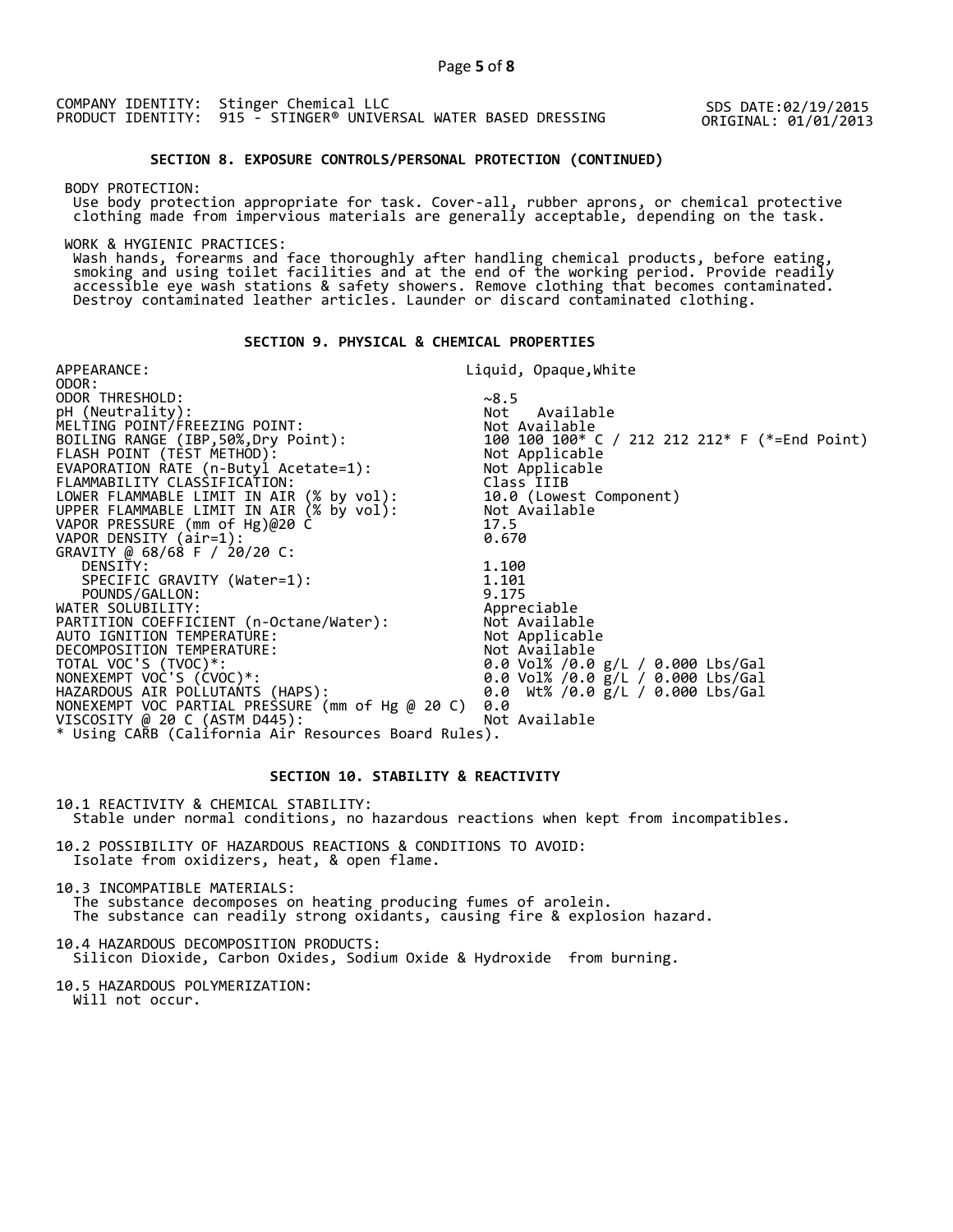COMPANY IDENTITY: Stinger Chemical LLC PRODUCT IDENTITY: 915 - STINGER® UNIVERSAL WATER BASED DRESSING SDS DATE:02/19/2015

ORIGINAL: 01/01/2013

# **SECTION 11. TOXICOLOGICAL INFORMATION**

#### **11.1 ACUTE HAZARDS**

 11.11 EYE & SKIN CONTACT: Primary irritation to skin, defatting, dermatitis. Primary irritation to eyes, redness, tearing, blurred vision. Liquid can cause eye irritation. Wash thoroughly after handling.

 11.12 INHALATION: Anesthetic. Irritates respiratory tract. Acute overexposure can cause serious nervous system depression. Vapor harmful.

 11.13 SWALLOWING: Swallowing can cause abdominal irritation, nausea, vomiting & diarrhea.

#### **11.2 SUBCHRONIC HAZARDS/CONDITIONS AGGRAVATED**

 MEDICAL CONDITIONS AGGRAVATED BY EXPOSURE: Pre-existing disorders of any target organs mentioned in this Document can be aggravated by over-exposure by routes of entry to components of this product. Persons with these disorders should avoid use of this product.

#### **11.3 CHRONIC HAZARDS**

 11.31 CANCER, REPRODUCTIVE & OTHER CHRONIC HAZARDS: This product has no carcinogens listed by IARC, NTP, NIOSH, OSHA or ACGIH, as of this date, greater or equal to 0.1%.

11.32 TARGET ORGANS: May cause damage to target organs, based on animal data.

11.33 IRRITANCY: Irritating to contaminated tissue.

11.34 SENSITIZATION: No component is known as a sensitizer.

11.35 MUTAGENICITY: No known reports of mutagenic effects in humans.

11.36 EMBRYOTOXICITY: No known reports of embryotoxic effects in humans.

11.37 TERATOGENICITY: No known reports of teratogenic effects in humans.

11.38 REPRODUCTIVE TOXICITY: No known reports of reproductive effects in humans.

 A MUTAGEN is a chemical which causes permanent changes to genetic material (DNA) such that the changes will propagate across generational lines. An EMBRYOTOXIN is a chemical which causes damage to a developing embryo (such as: within the first 8 weeks of pregnancy in humans), but the damage does not propagate across generational lines. A TERATOGEN is a chemical which causes damage to a developing fetus, but the damage does not propagate across generational lines. A REPRODUCTIVE TOXIN is any substance which interferes in any way with the reproductive process.

#### **11.4 MAMMALIAN TOXICITY INFORMATION**

No mammalian information is available on this product.

#### **SECTION 12. ECOLOGICAL INFORMATION**

#### **12.1 ALL WORK PRACTICES MUST BE AIMED AT ELIMINATING ENVIRONMENTAL CONTAMINATION.**

12.2 EFFECT OF MATERIAL ON PLANTS AND ANIMALS: This product may be harmful or fatal to plant and animal life if released into the environment. Refer to Section 11 (Toxicological Information) for further data on the effects of this product's components on test animals.

12.3 EFFECT OF MATERIAL ON AQUATIC LIFE: No aquatic environmental information is available on this product.

12.4 MOBILITY IN SOIL Mobility of this material has not been determined.

12.5 DEGRADABILITY This product is completely biodegradable.

12.6 ACCUMULATION Bioaccumulation of this product has not been determined.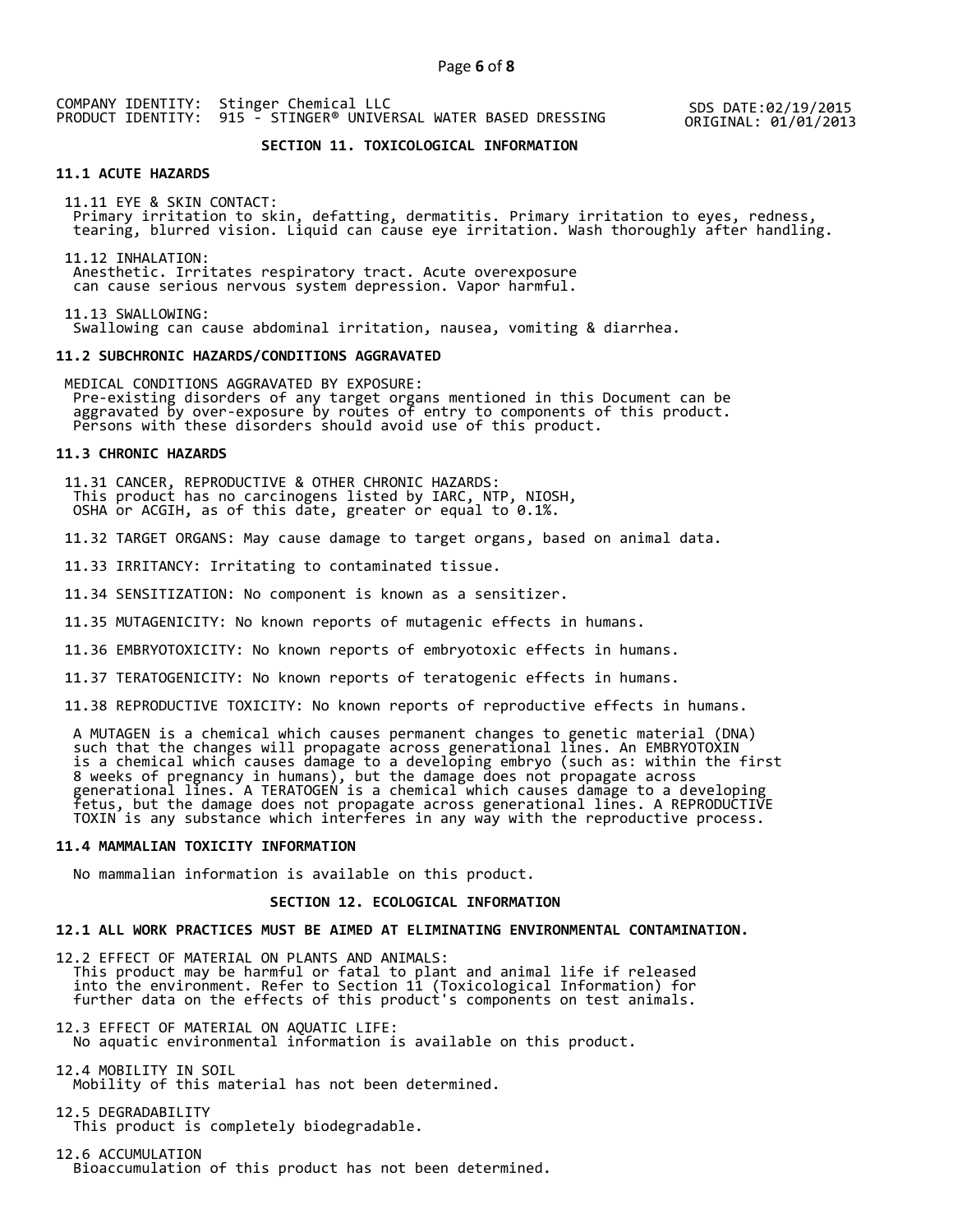Page **7** of **8**

COMPANY IDENTITY: Stinger Chemical LLC PRODUCT IDENTITY: 915 - STINGER® UNIVERSAL WATER BASED DRESSING

SDS DATE:02/19/2015 ORIGINAL: 01/01/2013

### **SECTION 13. DISPOSAL CONSIDERATIONS**

The generation of waste should be avoided or minimized wherever possible. Dispose of surplus and non-recyclable products via a licensed waste disposal contractor. Waste should not be disposed of untreated to the sewer unless fully compliant with the requirements of all authorities with jurisdiction. Waste packaging should be recycled. Incineration or landfill should only be considered when recycling is not feasible. This material and its container must be disposed of in a safe way. Care should be taken when handling emptied containers that have not been cleaned or rinsed out. Empty containers and liners may retain some product residues. Vapor from some product residues may create a highly flammable or explosive atmosphere inside the container. **DO NOT PRESSURIZE, CUT, WELD, BRAZE, SOLDER, DRILL, GRIND, OR EXPOSE USED CONTAINERS TO HEAT, FLAME, SPARKS, STATIC ELECTRICITY, OR OTHER SOURCES OF IGNITION. THEY MAY BURST AND CAUSE INJURY OR DEATH.** Avoid dispersal of spilled material and runoff and contact with soil, waterways, drains and sewers. Processing, use or contamination may change the waste disposal requirements. Do not dispose of on land, in surface waters, or in storm drains. Waste should be recycled or disposed of in accordance with regulations. Large amounts should be collected for reuse or consigned to licensed hazardous waste haulers for disposal. **ALL DISPOSAL MUST BE IN ACCORDANCE WITH ALL FEDERAL, STATE, PROVINCIAL, AND LOCAL REGULATIONS. IF IN DOUBT, CONTACT PROPER AGENCIES.** 

### **SECTION 14. TRANSPORT INFORMATION**

MARINE POLLUTANT: No DOT/TDG SHIP NAME: Not Regulated DRUM LABEL:<br>IATA / ICAO:<br>IMO / IMDG: Not Regulated Not Regulated EMERGENCY RESPONSE GUIDEBOOK NUMBER: None

### **SECTION 15. REGULATORY INFORMATION**

#### **15.1 EPA REGULATION: SARA SECTION 311/312 HAZARDS: None Known**

All components of this product are on the TSCA list. SARA Title III Section 313 Supplier Notification This product contains the indicated <\*> toxic chemicals subject to the reporting requirements of Section 313 of the Emergency Planning & Community Right-To-Know Act of 1986 & of 40 CFR 372. This information must be included in all MSDSs that are copied and distributed for this material.

### **15.2 STATE REGULATIONS:**

 CALIFORNIA SAFE DRINKING WATER & TOXIC ENFORCEMENT ACT (PROPOSITION 65): This product contains no chemicals known to the State of California to cause cancer or reproductive toxicity.

#### **15.3 INTERNATIONAL REGULATIONS**

 The identified components of this product are listed on the chemical inventories of the following countries:

 Australia (AICS), Canada (DSL or NDSL), China (IECSC), Europe (EINECS, ELINCS), Japan (METI/CSCL, MHLW/ISHL), South Korea (KECI), New Zealand (NZIoC), Philippines (PICCS), Switzerland (SWISS), Taiwan (NECSI), USA (TSCA).

## **15.4 CANADA: WORKPLACE HAZARDOUS MATERIALS INFORMATION SYSTEM (WHMIS)**  D2B: Irritating to skin / eyes.

 This product was classified using the hazard criteria of the Controlled Products Regulations (CPR). This Document contains all information required by the CPR.